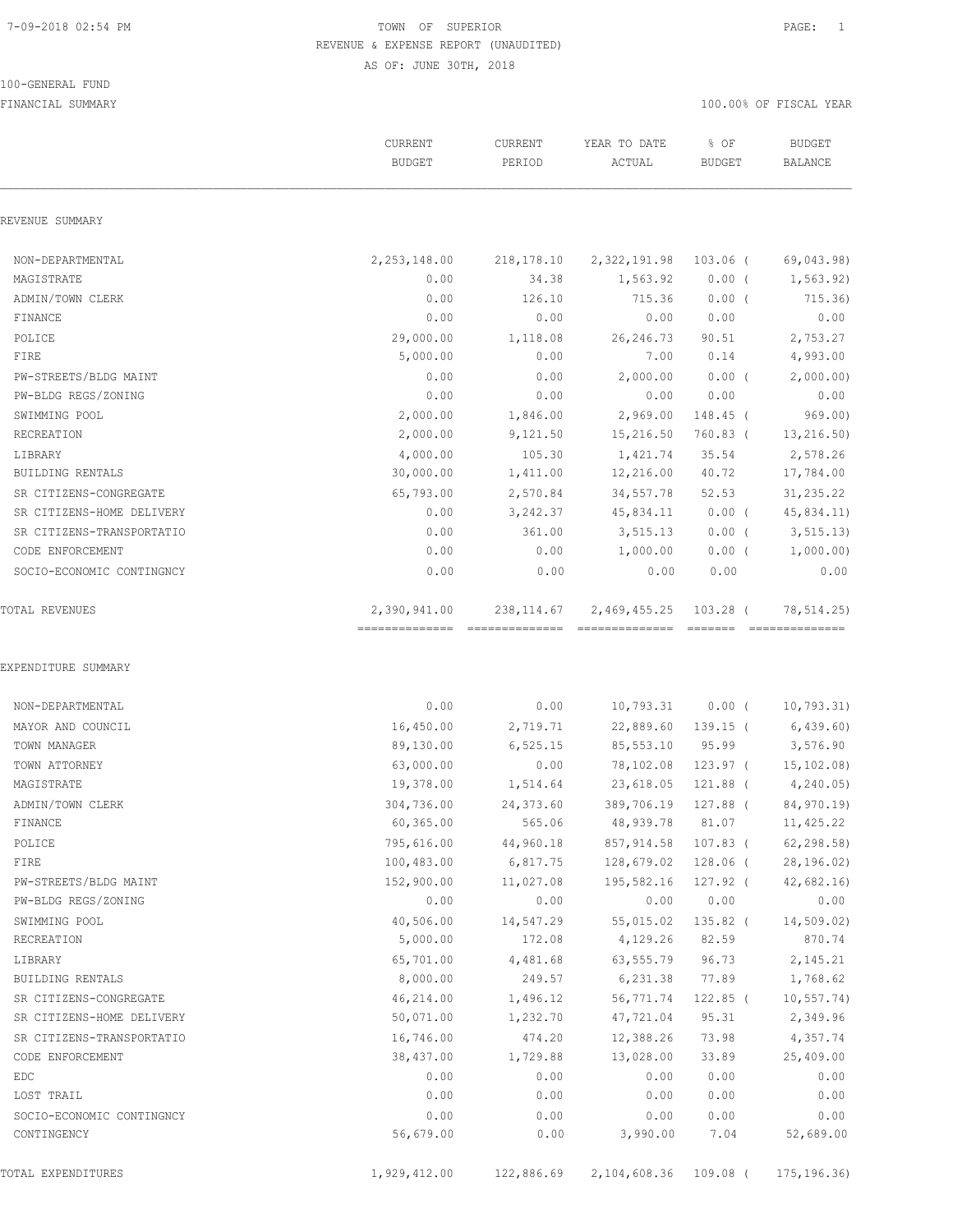| ю<br>т.<br>œ<br>۰. |  |
|--------------------|--|
|--------------------|--|

# 100-GENERAL FUND

|                                    | CURRENT<br><b>BUDGET</b> | CURRENT<br>PERIOD | YEAR TO DATE<br>ACTUAL | % OF<br>BUDGET | BUDGET<br>BALANCE |  |
|------------------------------------|--------------------------|-------------------|------------------------|----------------|-------------------|--|
|                                    |                          |                   |                        |                |                   |  |
| REVENUES OVER/(UNDER) EXPENDITURES | 461,529.00               | 115,227.98        | 364,846.89             |                | 96,682.11         |  |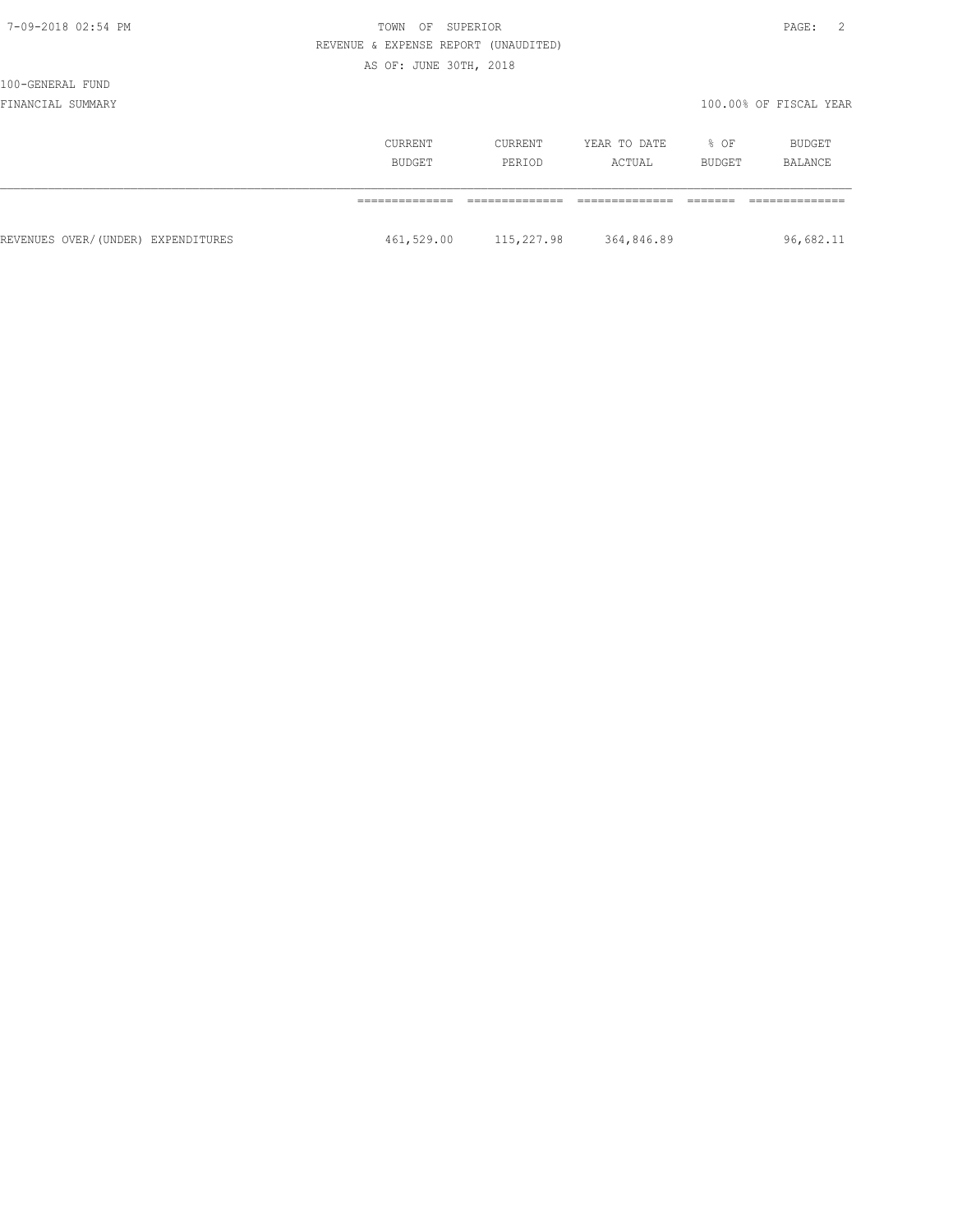200-REFUSE SERVICE

|                                    | CURRENT<br><b>BUDGET</b>                | CURRENT<br>PERIOD | YEAR TO DATE<br>ACTUAL                | % OF<br><b>BUDGET</b> | <b>BUDGET</b><br><b>BALANCE</b> |
|------------------------------------|-----------------------------------------|-------------------|---------------------------------------|-----------------------|---------------------------------|
| REVENUE SUMMARY                    |                                         |                   |                                       |                       |                                 |
| NON-DEPARTMENTAL                   | 10,000.00                               |                   | 620.00 ( 2,151.50) 21.52- 12,151.50   |                       |                                 |
| TOTAL REVENUES                     | 10,000.00                               | 620.00 (          | $2,151.50$ $21.52-$                   |                       | 12,151.50                       |
| EXPENDITURE SUMMARY                |                                         |                   |                                       |                       |                                 |
| NON-DEPARTMENTAL                   | 112,630.00                              |                   | $0.00$ 128,490.77 114.08 ( 15,860.77) |                       |                                 |
| TOTAL EXPENDITURES                 | 112,630.00                              | 0.00              | 128,490.77 114.08 (                   |                       | 15,860.77)                      |
| REVENUES OVER/(UNDER) EXPENDITURES | . ===========<br>102,630.00<br>$\left($ |                   | 620.00 ( 130,642.27)                  |                       | 28,012.27                       |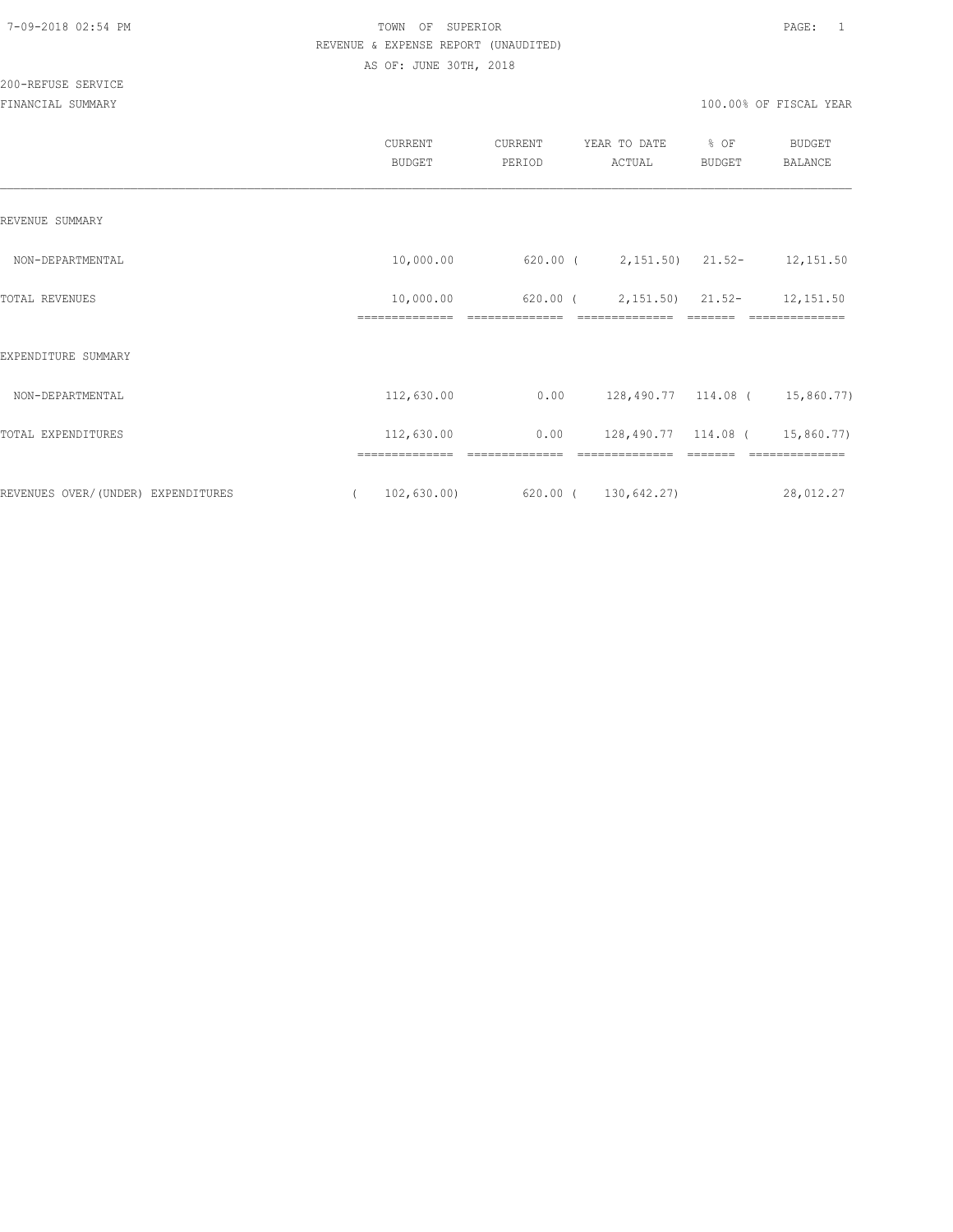#### 210-SEWER

|                                    | CURRENT<br><b>BUDGET</b> | CURRENT<br>PERIOD                 | YEAR TO DATE<br>ACTUAL | % OF<br><b>BUDGET</b> | <b>BUDGET</b><br><b>BALANCE</b> |
|------------------------------------|--------------------------|-----------------------------------|------------------------|-----------------------|---------------------------------|
| REVENUE SUMMARY                    |                          |                                   |                        |                       |                                 |
| NON-DEPARTMENTAL                   | 400,000.00               | 32,699.00                         | 310,309.82 77.58       |                       | 89,690.18                       |
| TOTAL REVENUES                     | 400,000.00               | 32,699.00                         | 310,309.82             | 77.58                 | 89,690.18                       |
| EXPENDITURE SUMMARY                |                          |                                   |                        |                       |                                 |
| NON-DEPARTMENTAL                   | 459,866.00               | 8,662.59                          | 326,682.35 71.04       |                       | 133, 183.65                     |
| TOTAL EXPENDITURES                 | 459,866.00               | 8,662.59                          | 326,682.35             | 71.04                 | 133, 183.65                     |
|                                    | ==============           | --------------                    | --------------         |                       | ==============                  |
| REVENUES OVER/(UNDER) EXPENDITURES | $\sqrt{2}$               | 59,866.00) 24,036.41 ( 16,372.53) |                        | $\left($              | 43,493.47)                      |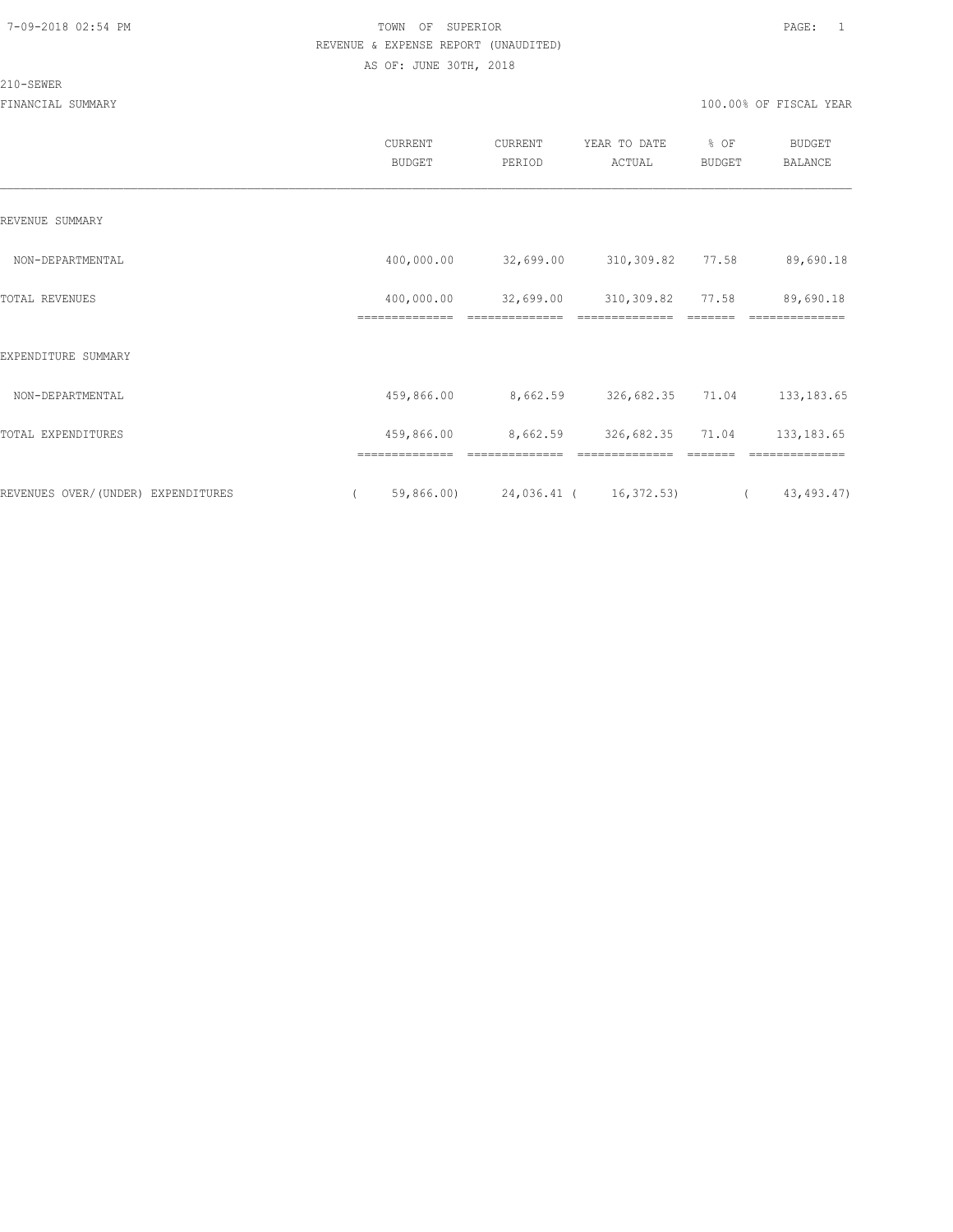220-AMBULANCE

|                                    |          | <b>CURRENT</b><br><b>BUDGET</b> | CURRENT<br>PERIOD | YEAR TO DATE<br>ACTUAL                       | % OF<br>BUDGET | <b>BUDGET</b><br><b>BALANCE</b> |
|------------------------------------|----------|---------------------------------|-------------------|----------------------------------------------|----------------|---------------------------------|
| REVENUE SUMMARY                    |          |                                 |                   |                                              |                |                                 |
| NON-DEPARTMENTAL                   |          | 340,000.00                      |                   | 23,068.44 312,808.78 92.00                   |                | 27, 191. 22                     |
| TOTAL REVENUES                     |          | 340,000.00<br>==============    | ==============    | 23,068.44 312,808.78 92.00<br>-------------- |                | 27, 191.22<br>==============    |
| EXPENDITURE SUMMARY                |          |                                 |                   |                                              |                |                                 |
| NON-DEPARTMENTAL                   |          | 394,400.00                      | 23,847.02         | 364,188.81 92.34                             |                | 30,211.19                       |
| TOTAL EXPENDITURES                 |          | 394,400.00                      | 23,847.02         | 364,188.81                                   | 92.34          | 30,211.19                       |
| REVENUES OVER/(UNDER) EXPENDITURES | $\left($ | $54,400.00)$ (                  |                   | $778.58$ ( $51,380.03$ )                     | $\sqrt{2}$     | 3,019.97)                       |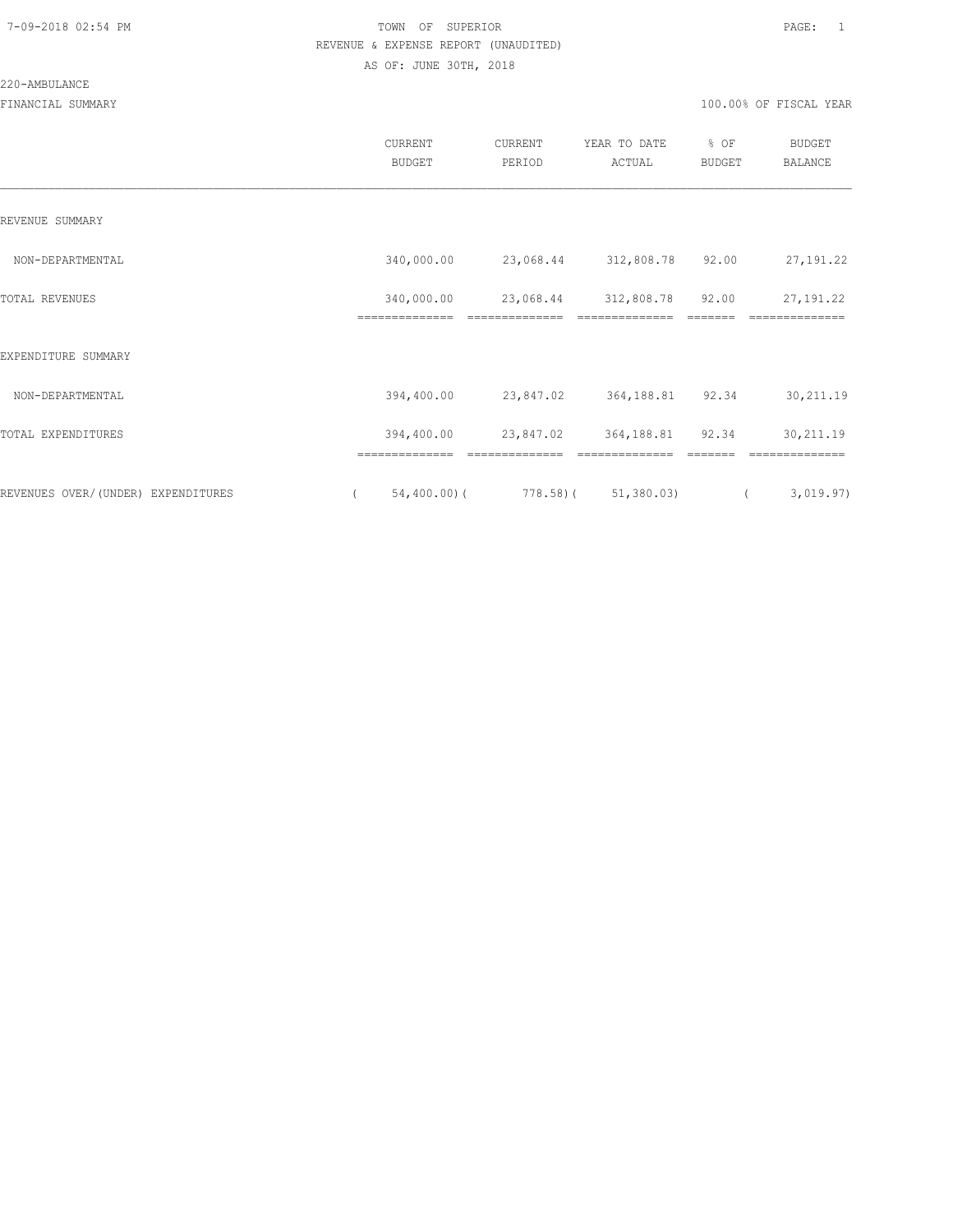#### 230-CEMETARY

|                                     | CURRENT<br><b>BUDGET</b> | CURRENT<br>PERIOD | YEAR TO DATE<br>ACTUAL | % OF<br>BUDGET | <b>BUDGET</b><br>BALANCE |
|-------------------------------------|--------------------------|-------------------|------------------------|----------------|--------------------------|
| REVENUE SUMMARY                     |                          |                   |                        |                |                          |
| NON-DEPARTMENTAL                    | 25,000.00                | 2,700.00          | 23,735.00 94.94        |                | 1,265.00                 |
| TOTAL REVENUES                      | 25,000.00                | 2,700.00          | 23,735.00              | 94.94          | 1,265.00                 |
| EXPENDITURE SUMMARY                 |                          |                   |                        |                |                          |
| NON-DEPARTMENTAL                    | 19,633.00                | 899.74            | 16,927.90 86.22        |                | 2,705.10                 |
| TOTAL EXPENDITURES                  | 19,633.00                | 899.74            | 16,927.90              | 86.22          | 2,705.10                 |
|                                     | ==============           | ===========       |                        |                |                          |
| REVENUES OVER/ (UNDER) EXPENDITURES | 5,367.00                 | 1,800.26          | 6,807.10               |                | 1,440.10)<br>$\sqrt{2}$  |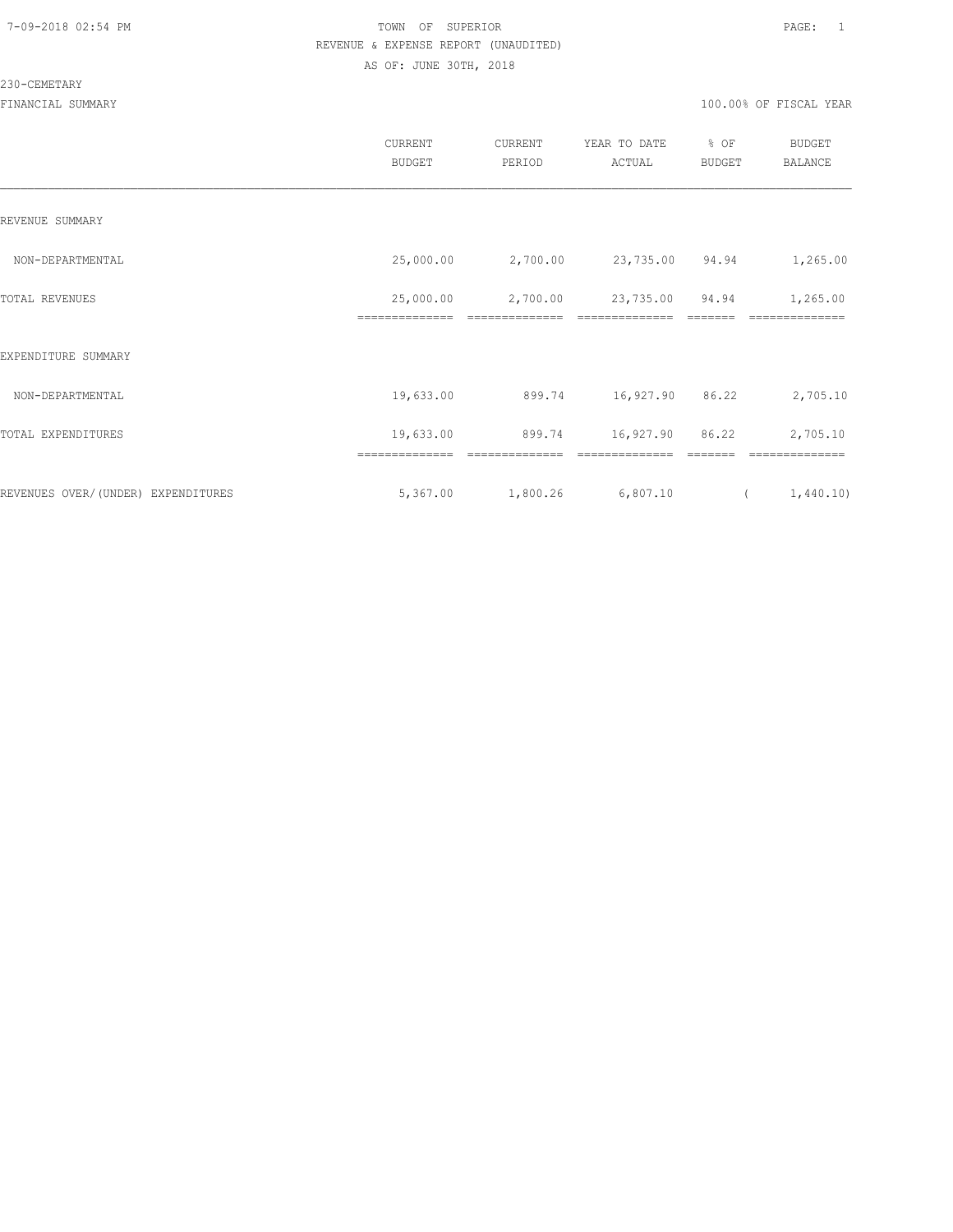# 300-HIGHWAY USERS REVENUE

|                                    | CURRENT<br><b>BUDGET</b>     | CURRENT<br>PERIOD                        | YEAR TO DATE<br>ACTUAL                | % OF<br><b>BUDGET</b> | BUDGET<br><b>BALANCE</b>     |
|------------------------------------|------------------------------|------------------------------------------|---------------------------------------|-----------------------|------------------------------|
| REVENUE SUMMARY                    |                              |                                          |                                       |                       |                              |
| NON-DEPARTMENTAL                   | 220,326.00                   | 19,471.63 231,788.87 105.20 ( 11,462.87) |                                       |                       |                              |
| TOTAL REVENUES                     | 220,326.00<br>============== | 19,471.63<br>22222222222222              | 231,788.87 105.20 (<br>============== |                       | 11,462.87)<br>-------------- |
| EXPENDITURE SUMMARY                |                              |                                          |                                       |                       |                              |
| NON-DEPARTMENTAL                   | 257,305.00                   | 14,779.24 256,936.17 99.86               |                                       |                       | 368.83                       |
| TOTAL EXPENDITURES                 | 257,305.00                   | 14,779.24 256,936.17 99.86               |                                       |                       | 368.83                       |
|                                    | ==============               |                                          |                                       |                       |                              |
| REVENUES OVER/(UNDER) EXPENDITURES | $\left($                     | $36,979.00$ $4,692.39$ ( $25,147.30$ (   |                                       |                       | 11,831.70)                   |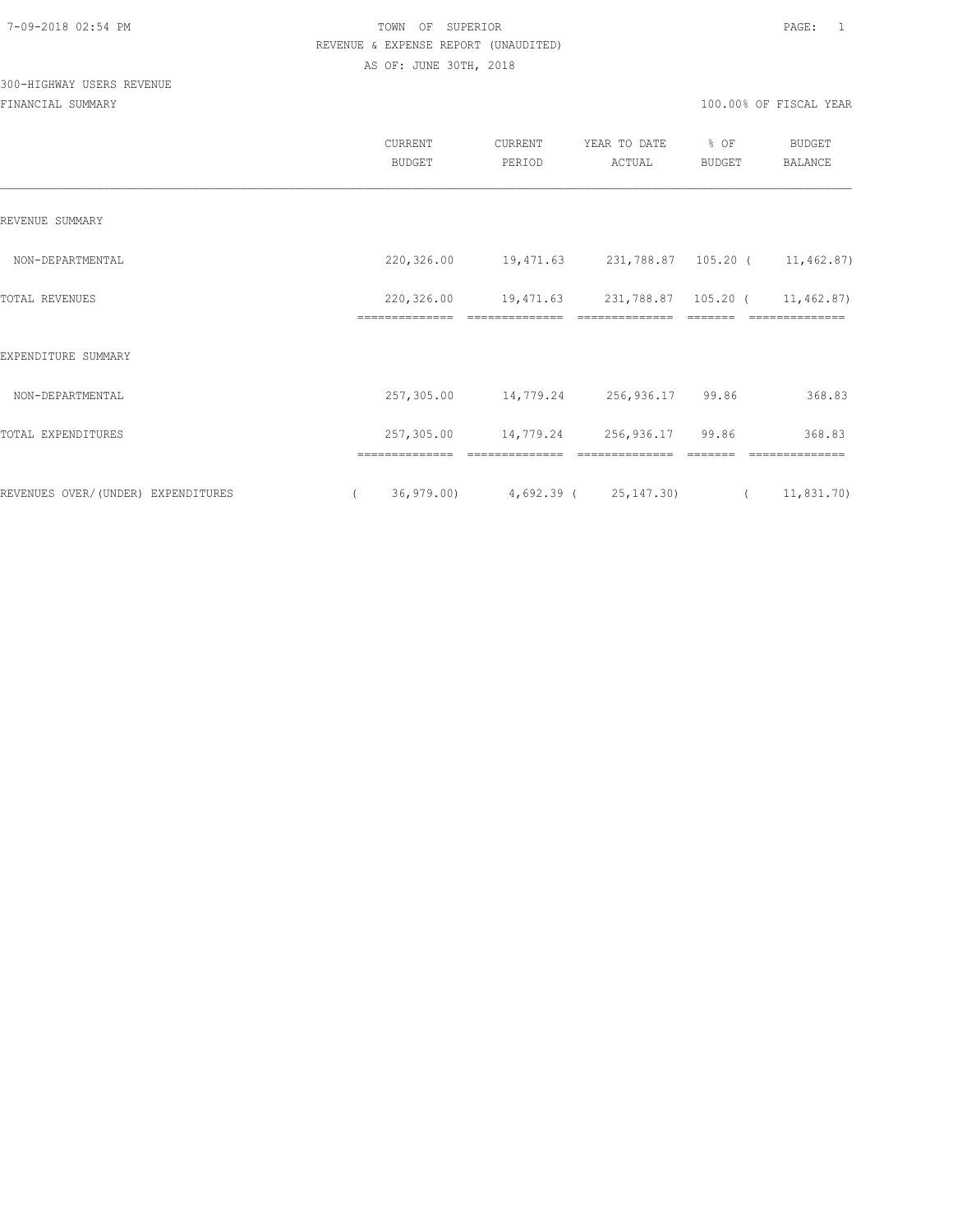### 310-EXCISE TAX

|                                    | CURRENT<br><b>BUDGET</b>     | CURRENT<br>PERIOD                       | YEAR TO DATE<br>ACTUAL              | % OF<br><b>BUDGET</b> | <b>BUDGET</b><br>BALANCE   |
|------------------------------------|------------------------------|-----------------------------------------|-------------------------------------|-----------------------|----------------------------|
| REVENUE SUMMARY                    |                              |                                         |                                     |                       |                            |
| NON-DEPARTMENTAL                   | 356,962.00                   | 0.00                                    | 348, 326. 27 97. 58                 |                       | 8,635.73                   |
| TOTAL REVENUES                     | 356,962.00<br>============== | 0.00                                    | 348, 326.27 97.58<br>============== |                       | 8,635.73<br>============== |
| EXPENDITURE SUMMARY                |                              |                                         |                                     |                       |                            |
| NON-DEPARTMENTAL                   | 569,983.00                   | 6,114.62                                | 429,582.99 75.37                    |                       | 140,400.01                 |
| TOTAL EXPENDITURES                 | 569,983.00                   | 6,114.62                                | 429,582.99                          | 75.37                 | 140,400.01                 |
| REVENUES OVER/(UNDER) EXPENDITURES | $\left($                     | $213,021.00$ ( 6,114.62) ( 81,256.72) ( |                                     |                       | 131,764.28)                |
|                                    |                              |                                         |                                     |                       |                            |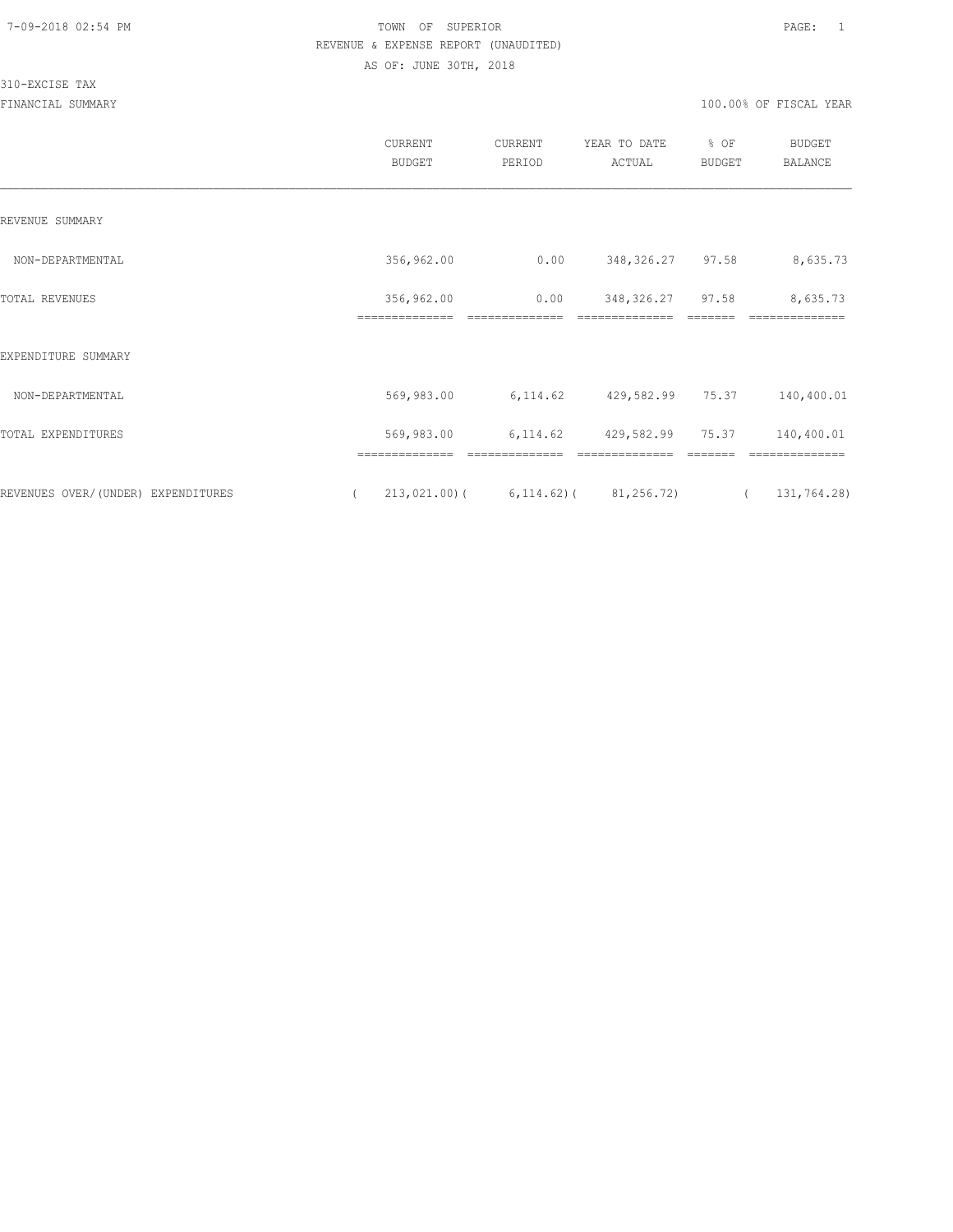# 320-LOCAL TRANS ASSISTANCE

|                                    | <b>CURRENT</b><br><b>BUDGET</b> | CURRENT<br>PERIOD | YEAR TO DATE<br>ACTUAL | % OF<br><b>BUDGET</b> | BUDGET<br><b>BALANCE</b> |
|------------------------------------|---------------------------------|-------------------|------------------------|-----------------------|--------------------------|
| REVENUE SUMMARY                    |                                 |                   |                        |                       |                          |
| NON-DEPARTMENTAL                   | 0.00                            | 0.00              | 0.00                   | 0.00                  | 0.00                     |
| TOTAL REVENUES                     | 0.00                            | 0.00              | 0.00                   | 0.00                  | 0.00                     |
| EXPENDITURE SUMMARY                |                                 |                   |                        |                       |                          |
| NON-DEPARTMENTAL                   | 0.00                            | 0.00              | 0.00                   | 0.00                  | 0.00                     |
| TOTAL EXPENDITURES                 | 0.00                            | 0.00              | 0.00                   | 0.00                  | 0.00                     |
| REVENUES OVER/(UNDER) EXPENDITURES | 0.00                            | 0.00              | 0.00                   |                       | =======<br>0.00          |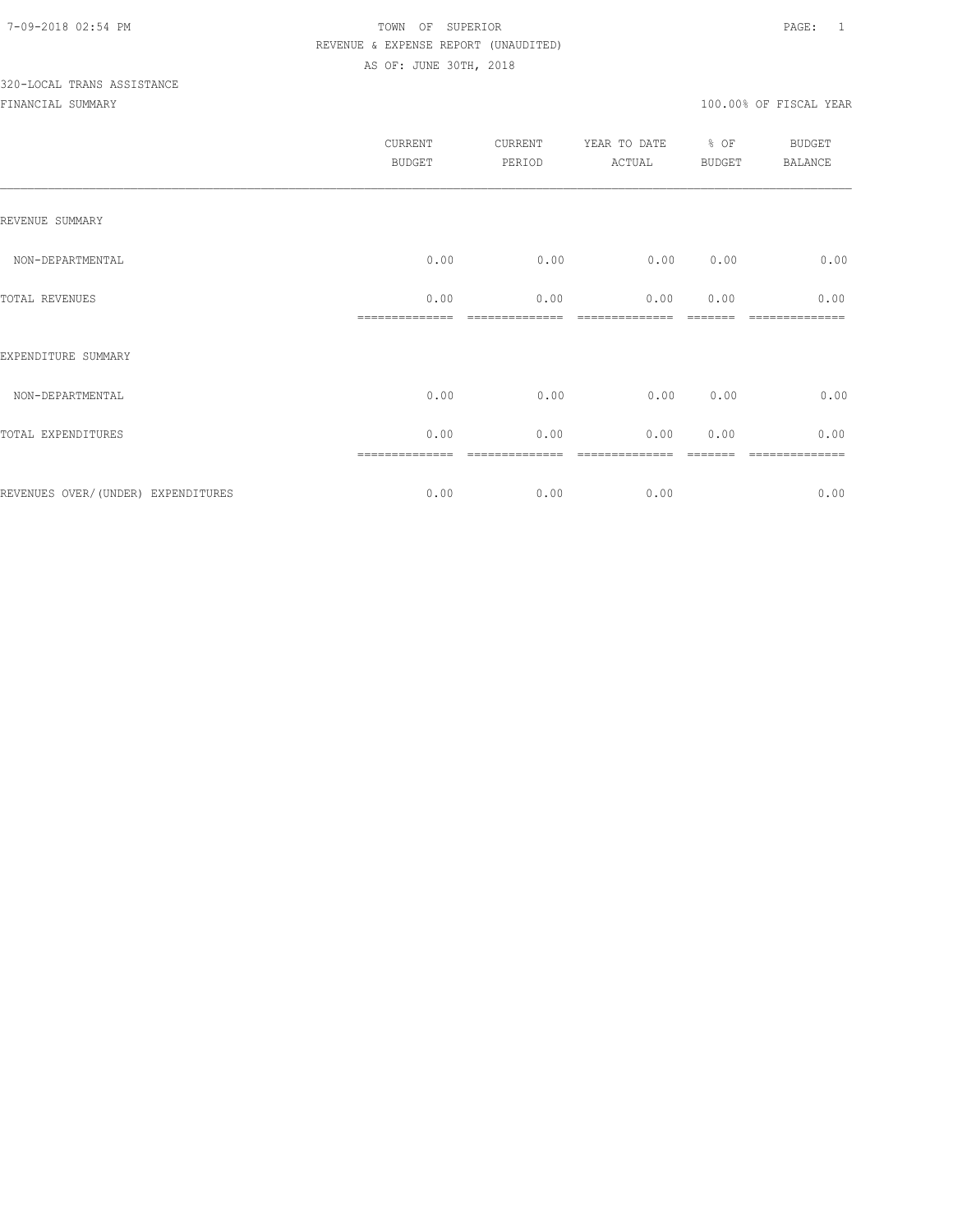#### 400-GADA BOND

| CURRENT<br><b>BUDGET</b> | CURRENT<br>PERIOD | YEAR TO DATE<br>ACTUAL | BUDGET | <b>BUDGET</b><br>BALANCE |
|--------------------------|-------------------|------------------------|--------|--------------------------|
|                          |                   |                        |        |                          |
| 0.00                     | 0.00              | 0.00                   | 0.00   | 0.00                     |
| 0.00                     | 0.00              | 0.00                   | 0.00   | 0.00                     |
|                          |                   |                        |        |                          |
| 0.00                     | 0.00              | 0.00                   | 0.00   | 0.00                     |
| 0.00                     | 0.00              | 0.00                   | 0.00   | 0.00                     |
| 0.00                     | 0.00              | 0.00                   |        | -----------<br>0.00      |
|                          | ==============    |                        |        | % OF                     |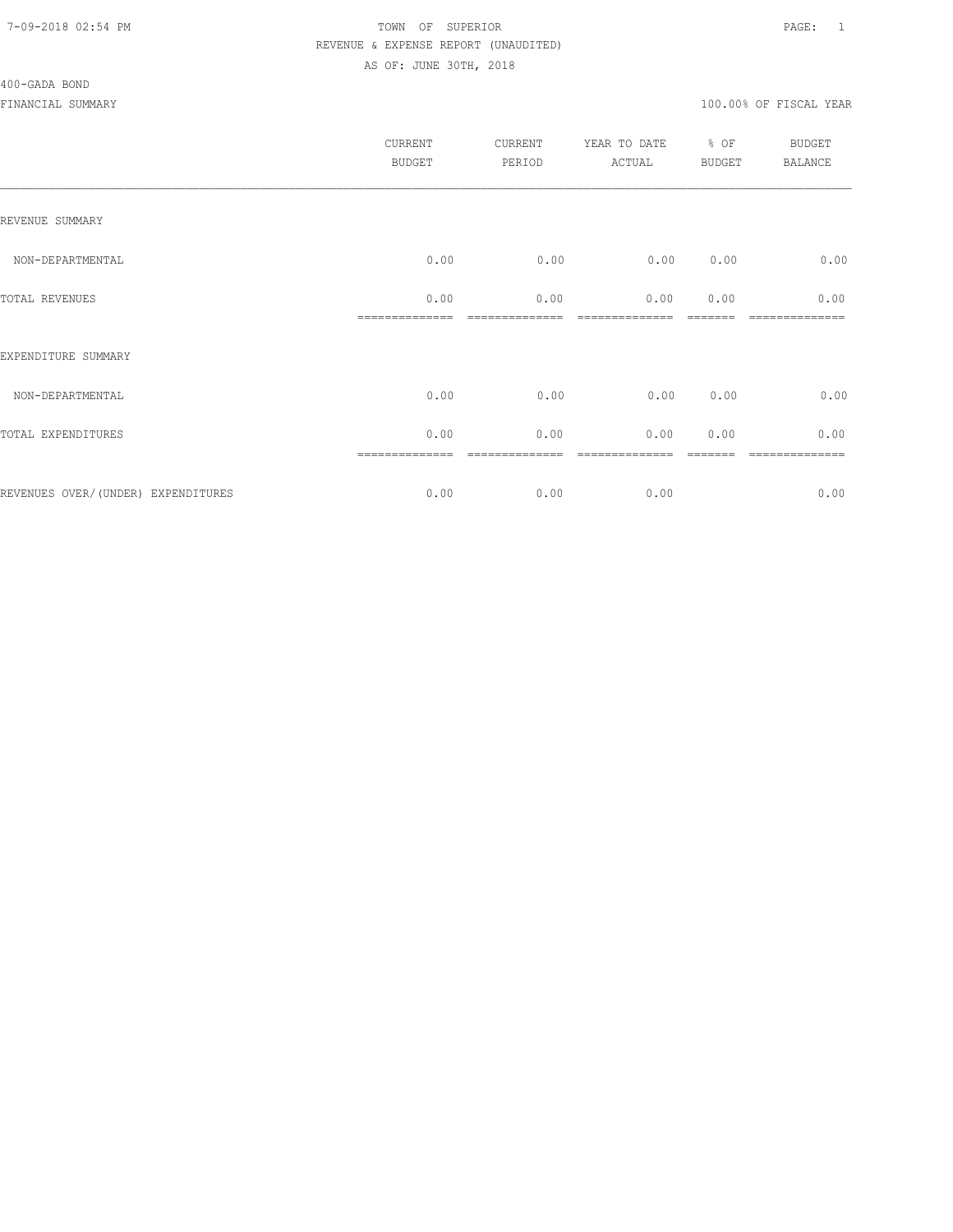#### 410-MPC BOND

|                                     | CURRENT<br><b>BUDGET</b> | CURRENT<br>PERIOD | YEAR TO DATE % OF<br>ACTUAL | <b>BUDGET</b> | <b>BUDGET</b><br><b>BALANCE</b> |
|-------------------------------------|--------------------------|-------------------|-----------------------------|---------------|---------------------------------|
| REVENUE SUMMARY                     |                          |                   |                             |               |                                 |
| NON-DEPARTMENTAL                    | 0.00                     | 0.00              | 0.00                        | 0.00          | 0.00                            |
| TOTAL REVENUES                      | 0.00                     | 0.00              | 0.00                        | 0.00          | 0.00                            |
| EXPENDITURE SUMMARY                 |                          |                   |                             |               |                                 |
| NON-DEPARTMENTAL                    | 0.00                     | 0.00              | 0.00                        | 0.00          | 0.00                            |
| TOTAL EXPENDITURES                  | 0.00                     | 0.00              | 0.00                        | 0.00          | 0.00                            |
|                                     | ==============           | ----------        |                             |               | ============                    |
| REVENUES OVER/ (UNDER) EXPENDITURES | 0.00                     | 0.00              | 0.00                        |               | 0.00                            |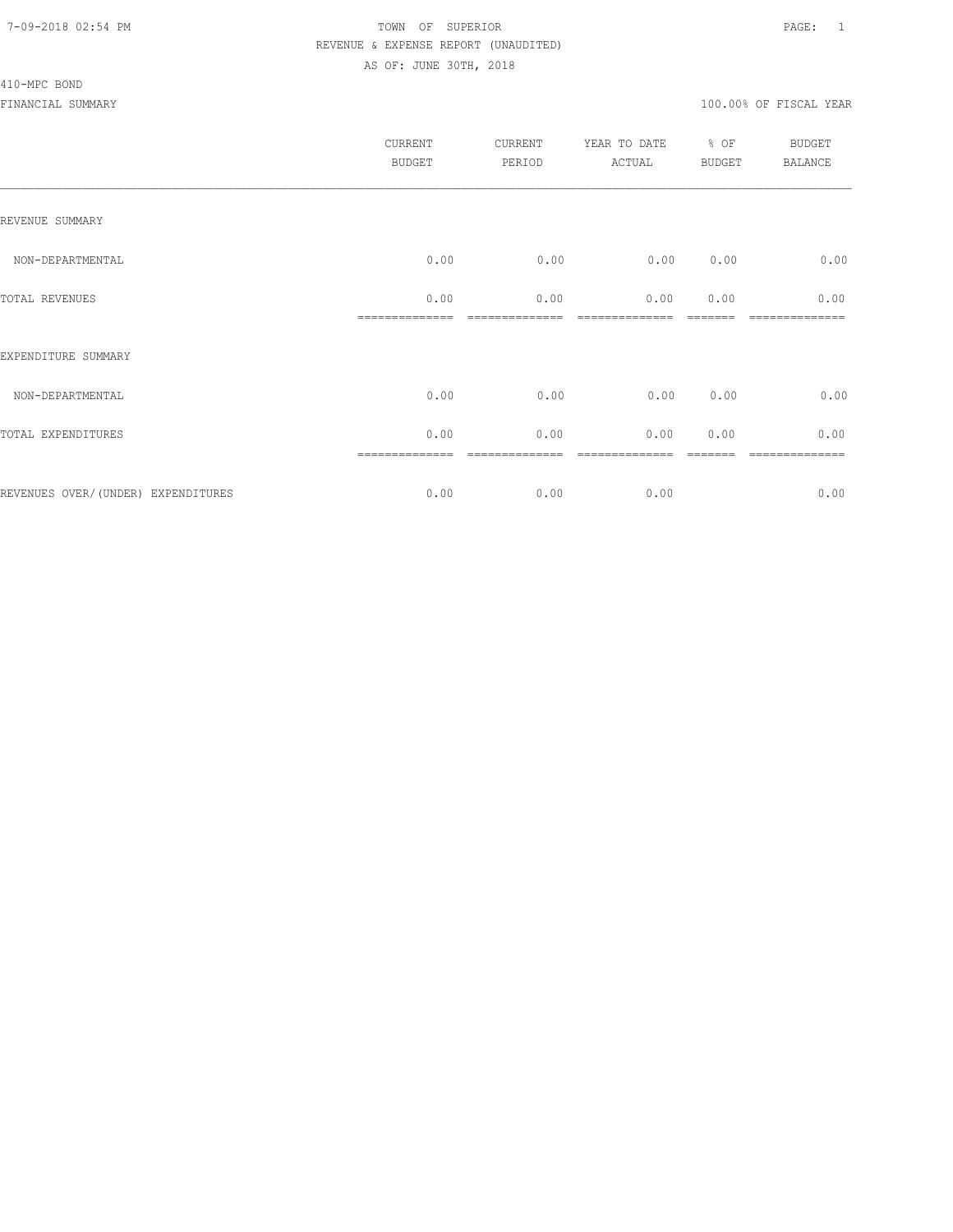#### 500-GRANTS

|                                    | CURRENT<br><b>BUDGET</b>       | CURRENT<br>PERIOD           | YEAR TO DATE<br>ACTUAL         | % OF<br><b>BUDGET</b> | <b>BUDGET</b><br><b>BALANCE</b> |
|------------------------------------|--------------------------------|-----------------------------|--------------------------------|-----------------------|---------------------------------|
| REVENUE SUMMARY                    |                                |                             |                                |                       |                                 |
| NON-DEPARTMENTAL                   | 3,025,000.00                   | $0.00$ (                    | 244,594.46)                    | $8.09 -$              | 3, 269, 594.46                  |
| CDBG 153-09 MAGMA CLUB             | 0.00                           | 0.00                        | 0.00                           | 0.00                  | 0.00                            |
| DEPT OF COMM-STIMULUS              | 0.00                           | 0.00                        | 0.00                           | 0.00                  | 0.00                            |
| PINAL COUNTY-STIMULUS              | 0.00                           | 0.00                        | 0.00                           | 0.00                  | 0.00                            |
| AZ DEPT OF HOMELAND SRTY           | 0.00                           | 0.00                        | 0.00                           | 0.00                  | 0.00                            |
| GOHS GRANT                         | 0.00                           | 0.00                        | 0.00                           | 0.00                  | 0.00                            |
| ENERGY EFFICIENCY GRANT            | 0.00                           | 0.00                        | 0.00                           | 0.00                  | 0.00                            |
| TTAC GRANT                         | 0.00                           | 0.00                        | 0.00                           | 0.00                  | 0.00                            |
| CDBG 2011 WWTP                     | 0.00                           | 0.00                        | 0.00                           | 0.00                  | 0.00                            |
| PSSP GRANT                         | 0.00                           | 0.00                        | 0.00                           | 0.00                  | 0.00                            |
| RESOLUTION COPPER GIVING           | 0.00                           | 0.00                        | 0.00                           | 0.00                  | 0.00                            |
| MISC                               | 0.00                           | 0.00                        | 0.00                           | 0.00                  | 0.00                            |
| CONTINGENCY                        | 0.00                           | 0.00                        | 0.00                           | 0.00                  | 0.00                            |
| TOTAL REVENUES                     | 3,025,000.00<br>-------------- | $0.00$ (<br>--------------- | 244,594.46)<br>--------------- | $8.09 -$<br>--------  | 3,269,594.46<br>==============  |
| EXPENDITURE SUMMARY                |                                |                             |                                |                       |                                 |
| NON-DEPARTMENTAL                   | 0.00                           | 0.00                        | 14,854.00                      | $0.00$ (              | 14,854.00)                      |
| CDBG 153-09 MAGMA CLUB             | 0.00                           | 0.00                        | 0.00                           | 0.00                  | 0.00                            |
| DEPT OF COMM-STIMULUS              | 0.00                           | 0.00                        | 0.00                           | 0.00                  | 0.00                            |
| PINAL COUNTY-STIMULUS              | 0.00                           | 0.00                        | 0.00                           | 0.00                  | 0.00                            |
| AZ DEPT OF HOMELAND SRTY           | 0.00                           | 0.00                        | 0.00                           | 0.00                  | 0.00                            |
| GOHS GRANT                         | 0.00                           | 0.00                        | 0.00                           | 0.00                  | 0.00                            |
| ENERGY EFFICIENCY GRANT            | 0.00                           | 0.00                        | 0.00                           | 0.00                  | 0.00                            |
| TTAC GRANT                         | 0.00                           | 0.00                        | 0.00                           | 0.00                  | 0.00                            |
| CDBG 2011 WWTP                     | 0.00                           | 0.00                        | 0.00                           | 0.00                  | 0.00                            |
| PSSP GRANT                         | 0.00                           | 0.00                        | 0.00                           | 0.00                  | 0.00                            |
| RESOLUTION COPPER GIVING           | 0.00                           | 13,329.48                   | 13,178.78                      | $0.00$ (              | 13,178.78)                      |
| MISC                               | 0.00                           | 0.00                        | 0.00                           | 0.00                  | 0.00                            |
| CONTINGENCY                        | 3,025,000.00                   | 0.00                        | 0.00                           | 0.00                  | 3,025,000.00                    |
| TOTAL EXPENDITURES                 | 3,025,000.00                   | 13,329.48                   | 28,032.78                      | 0.93                  | 2,996,967.22                    |
| REVENUES OVER/(UNDER) EXPENDITURES | $0.00$ (                       | $13,329.48$ ) (             | 272,627.24)                    |                       | 272,627.24                      |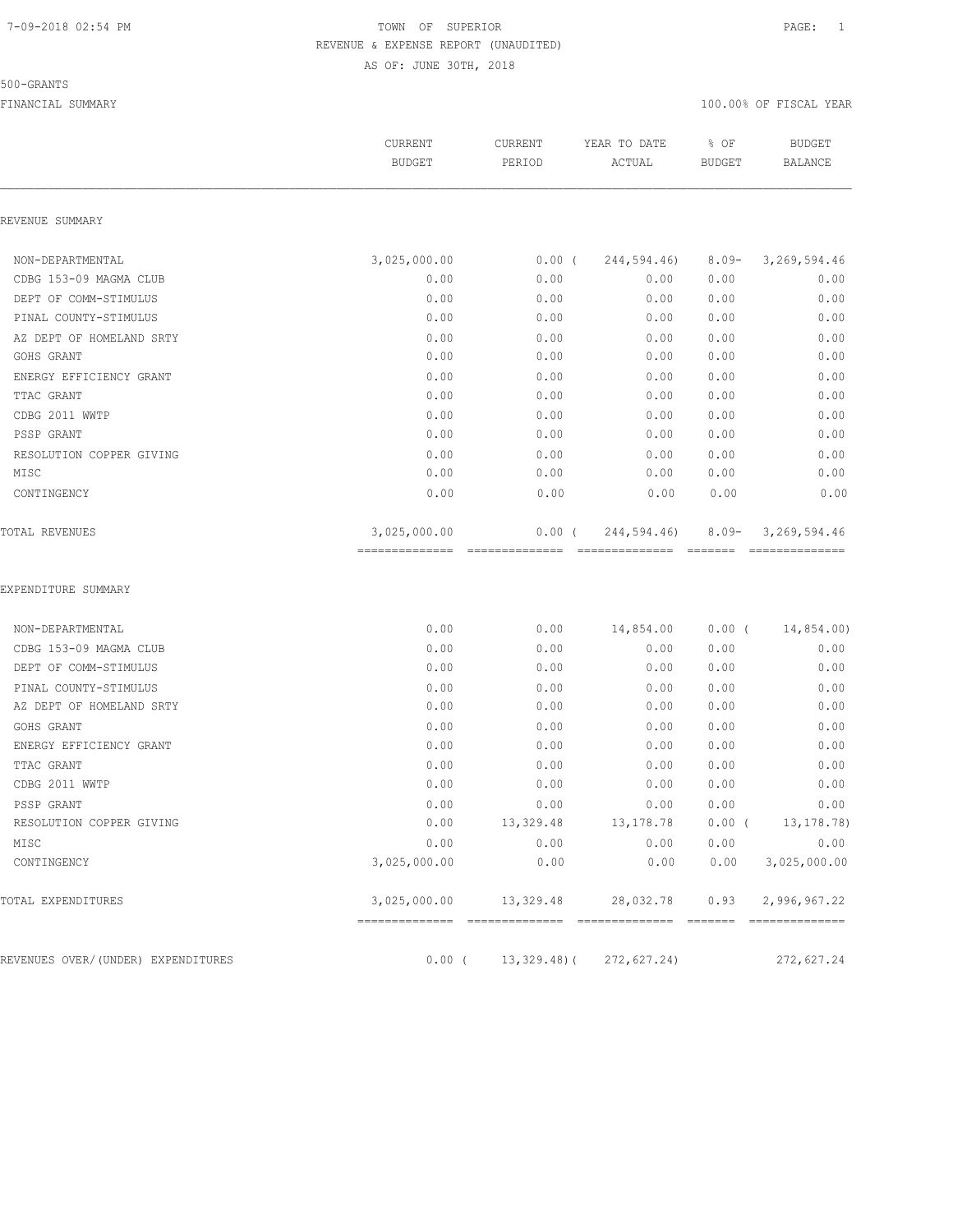# 510-Emergency Services

|                                    | <b>CURRENT</b><br><b>BUDGET</b> | <b>CURRENT</b><br>PERIOD | YEAR TO DATE<br>ACTUAL          | % OF<br><b>BUDGET</b> | <b>BUDGET</b><br><b>BALANCE</b> |
|------------------------------------|---------------------------------|--------------------------|---------------------------------|-----------------------|---------------------------------|
| REVENUE SUMMARY                    |                                 |                          |                                 |                       |                                 |
| NON-DEPARTMENTAL                   | 0.00                            | 0.00                     | 244,594.46                      | $0.00$ (              | 244,594.46)                     |
| RESOLUTION COPPER EMRGNC           | 0.00                            | 0.00                     | 522,000.00                      | $0.00$ (              | 522,000.00)                     |
| <b>TOTAL REVENUES</b>              | 0.00<br>==============          | 0.00                     | 766,594.46                      | $0.00$ (              | 766,594.46)                     |
| EXPENDITURE SUMMARY                |                                 |                          |                                 |                       |                                 |
| RESOLUTION COPPER EMRGNC           | 0.00                            |                          | 16,789.01 634,776.11 0.00 (     |                       | 634,776.11)                     |
| TOTAL EXPENDITURES                 | 0.00                            |                          | 16,789.01 634,776.11            | $0.00$ (              | 634,776.11)                     |
| REVENUES OVER/(UNDER) EXPENDITURES |                                 |                          | $0.00$ ( $16,789.01$ 131,818.35 |                       | (131, 818.35)                   |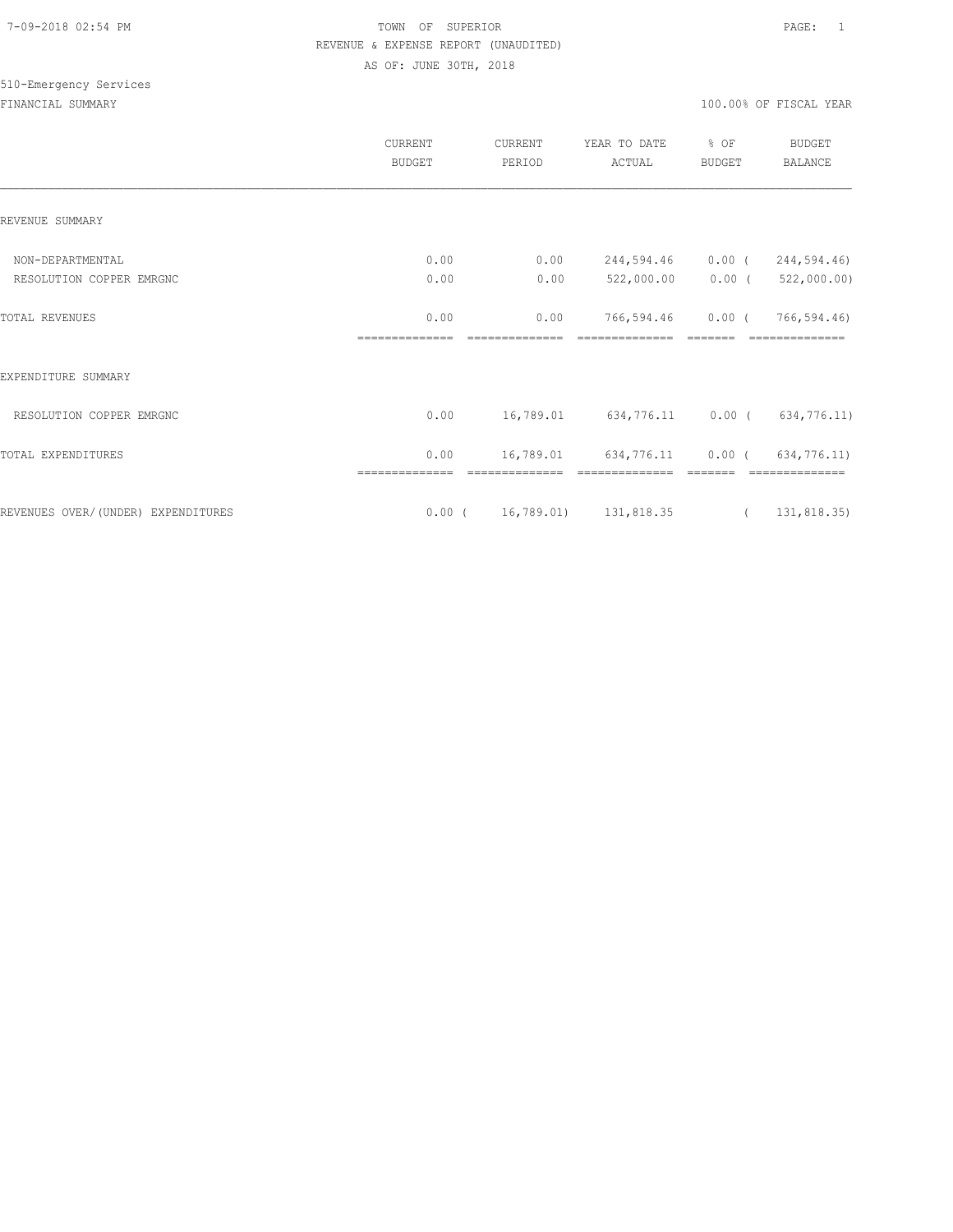|                                    | <b>CURRENT</b><br><b>BUDGET</b> | CURRENT<br>PERIOD | YEAR TO DATE<br>ACTUAL | % OF<br><b>BUDGET</b> | BUDGET<br><b>BALANCE</b> |
|------------------------------------|---------------------------------|-------------------|------------------------|-----------------------|--------------------------|
| REVENUE SUMMARY                    |                                 |                   |                        |                       |                          |
| NON-DEPARTMENTAL                   | 0.00                            | 0.00              | 0.00                   | 0.00                  | 0.00                     |
| TOTAL REVENUES                     | 0.00                            | 0.00              | 0.00                   | 0.00                  | 0.00<br>----             |
| EXPENDITURE SUMMARY                |                                 |                   |                        |                       |                          |
| NON-DEPARTMENTAL                   | 0.00                            | 0.00              | 0.00                   | 0.00                  | 0.00                     |
| TOTAL EXPENDITURES                 | 0.00                            | 0.00              | 0.00                   | 0.00                  | 0.00                     |
|                                    |                                 |                   |                        |                       |                          |
| REVENUES OVER/(UNDER) EXPENDITURES | 0.00                            | 0.00              | 0.00                   |                       | 0.00                     |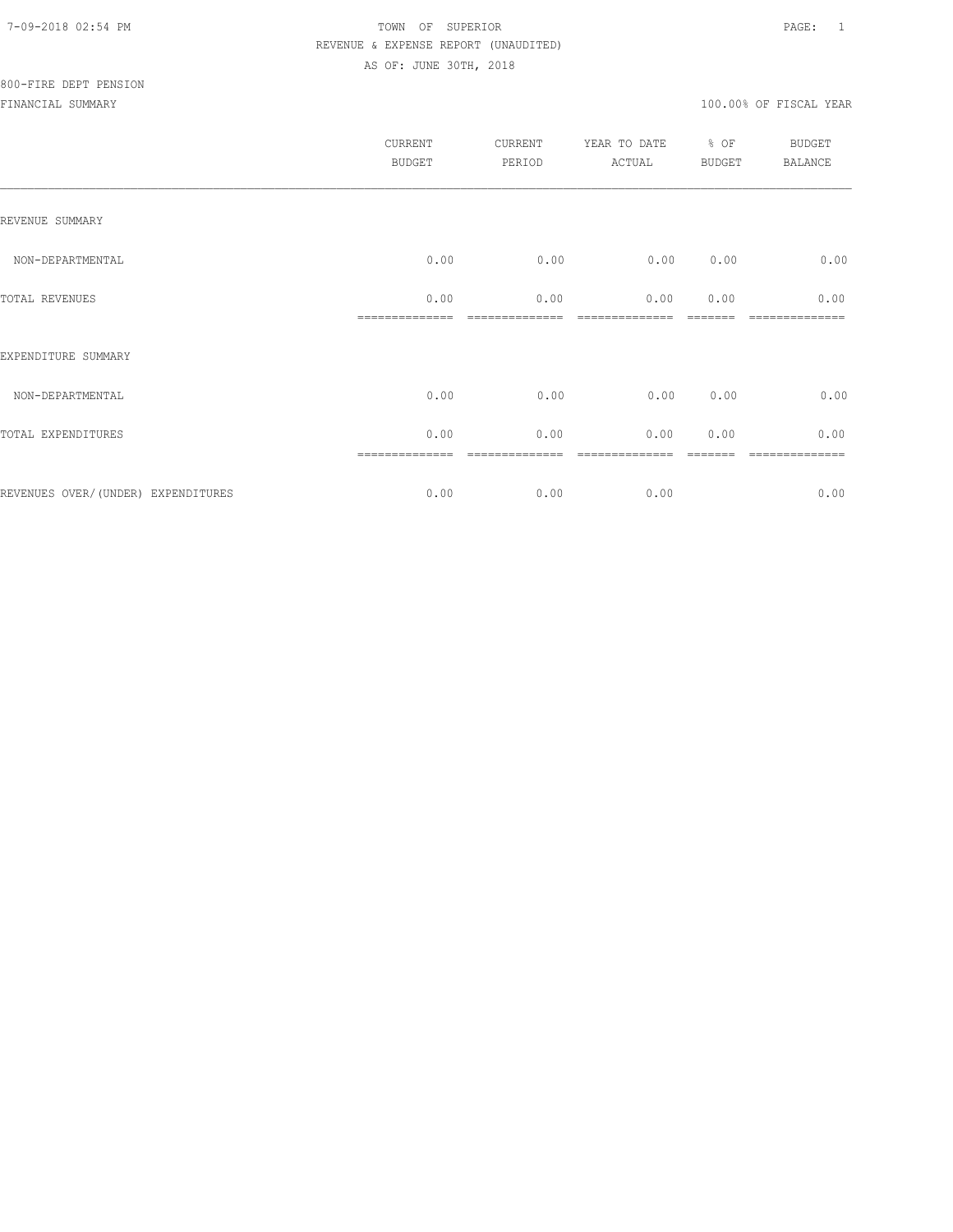#### 810-LGIP

|                                     | CURRENT<br><b>BUDGET</b> | CURRENT<br>PERIOD | YEAR TO DATE % OF<br>ACTUAL | <b>BUDGET</b> | <b>BUDGET</b><br><b>BALANCE</b> |
|-------------------------------------|--------------------------|-------------------|-----------------------------|---------------|---------------------------------|
| REVENUE SUMMARY                     |                          |                   |                             |               |                                 |
| NON-DEPARTMENTAL                    | 0.00                     | 0.00              | 0.00                        | 0.00          | 0.00                            |
| TOTAL REVENUES                      | 0.00                     | 0.00              | 0.00                        | 0.00          | 0.00                            |
| EXPENDITURE SUMMARY                 |                          |                   |                             |               |                                 |
| NON-DEPARTMENTAL                    | 0.00                     | 0.00              | 0.00                        | 0.00          | 0.00                            |
| TOTAL EXPENDITURES                  | 0.00                     | 0.00              | 0.00                        | 0.00          | 0.00                            |
|                                     | ==============           | ----------        |                             |               | ============                    |
| REVENUES OVER/ (UNDER) EXPENDITURES | 0.00                     | 0.00              | 0.00                        |               | 0.00                            |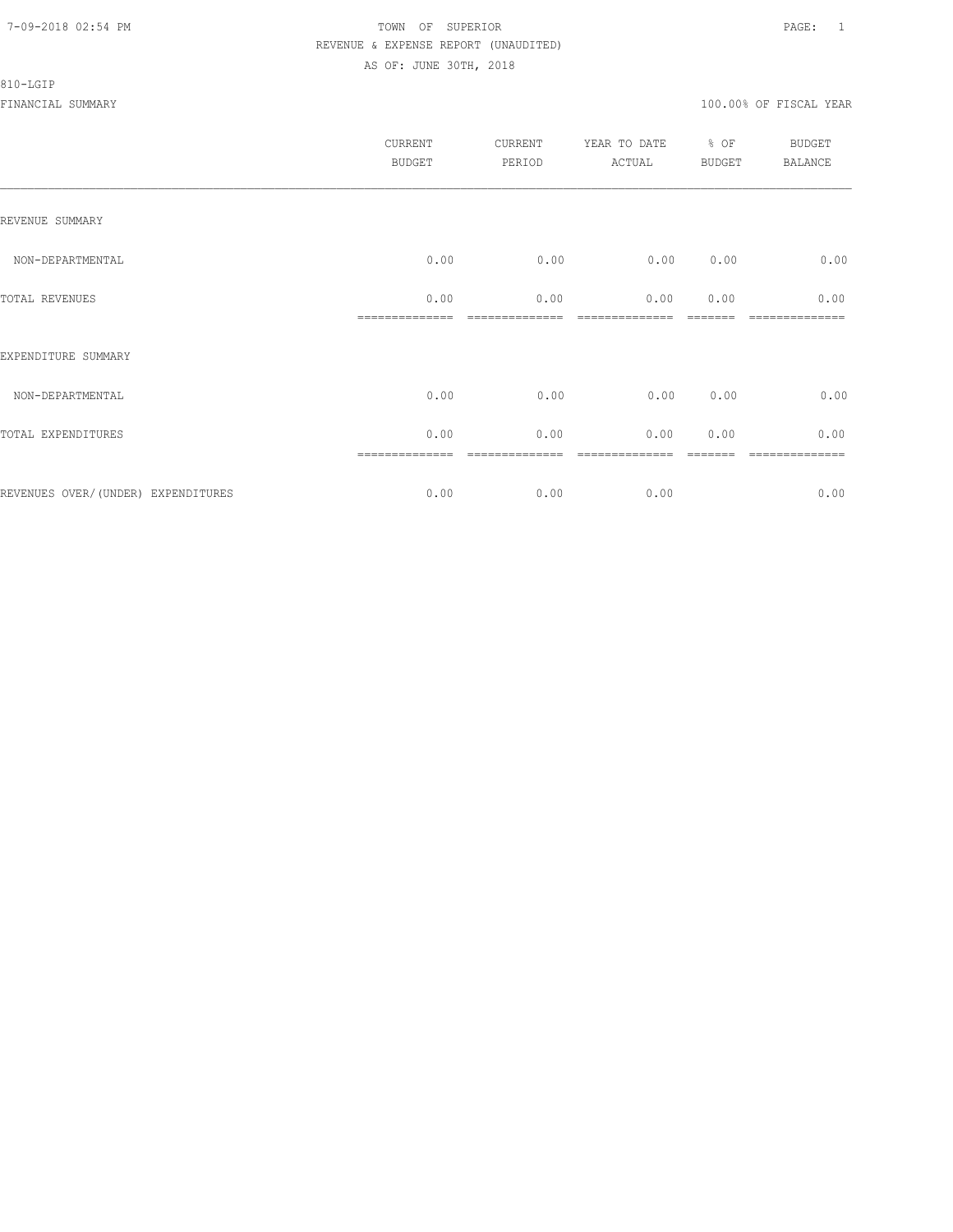#### 820-EXPLORERS

|                                     | CURRENT<br><b>BUDGET</b> | CURRENT<br>PERIOD | YEAR TO DATE<br>ACTUAL | % OF<br>BUDGET | <b>BUDGET</b><br>BALANCE |
|-------------------------------------|--------------------------|-------------------|------------------------|----------------|--------------------------|
| REVENUE SUMMARY                     |                          |                   |                        |                |                          |
| NON-DEPARTMENTAL                    | 0.00                     | 0.00              | 0.00                   | 0.00           | 0.00                     |
| TOTAL REVENUES                      | 0.00                     | 0.00              | 0.00                   | 0.00           | 0.00                     |
| EXPENDITURE SUMMARY                 |                          |                   |                        |                |                          |
| NON-DEPARTMENTAL                    | 0.00                     | 0.00              | 0.00                   | 0.00           | 0.00                     |
| TOTAL EXPENDITURES                  | 0.00                     | 0.00              | 0.00                   | 0.00           | 0.00                     |
| REVENUES OVER/ (UNDER) EXPENDITURES | ==============<br>0.00   | 0.00              | 0.00                   |                | -----------<br>0.00      |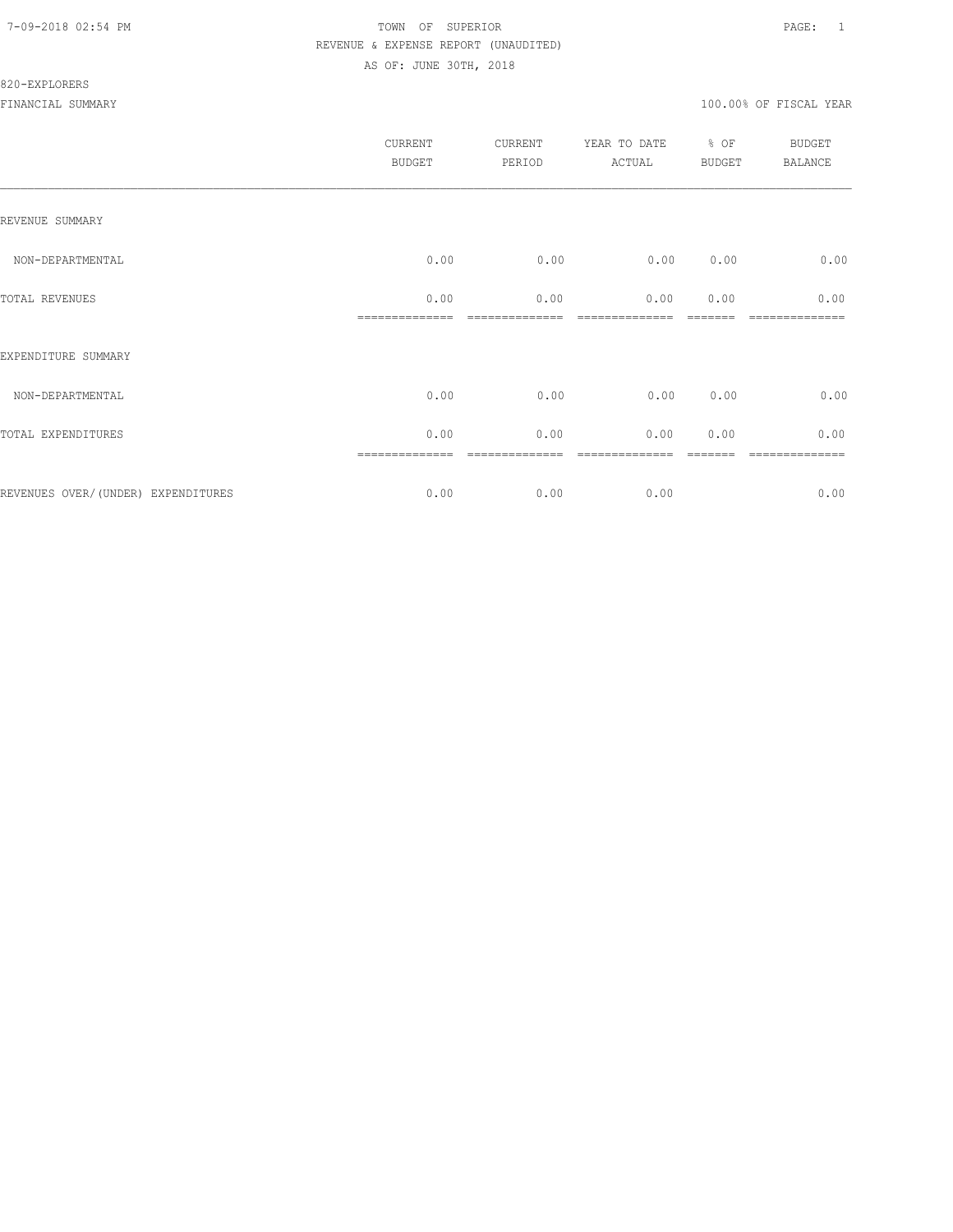# 830-TOYS FOR TOTS

|                                     | CURRENT<br><b>BUDGET</b> | CURRENT<br>PERIOD | YEAR TO DATE<br>ACTUAL | % OF<br>BUDGET | <b>BUDGET</b><br>BALANCE    |
|-------------------------------------|--------------------------|-------------------|------------------------|----------------|-----------------------------|
| REVENUE SUMMARY                     |                          |                   |                        |                |                             |
| NON-DEPARTMENTAL                    | 0.00                     | 115.75            |                        |                | $3,768.75$ 0.00 ( 3,768.75) |
| TOTAL REVENUES                      | 0.00                     | 115.75            | 3,768.75               | $0.00$ (       | 3,768.75                    |
| EXPENDITURE SUMMARY                 |                          |                   |                        |                |                             |
| NON-DEPARTMENTAL                    | 0.00                     | 0.00              |                        |                | 3,008.87 0.00 (3,008.87)    |
| TOTAL EXPENDITURES                  | 0.00                     | 0.00              | 3,008.87               | $0.00$ (       | 3,008.87)                   |
|                                     | ==============           | =========         |                        |                |                             |
| REVENUES OVER/ (UNDER) EXPENDITURES | 0.00                     | 115.75            | 759.88                 |                | 759.88)                     |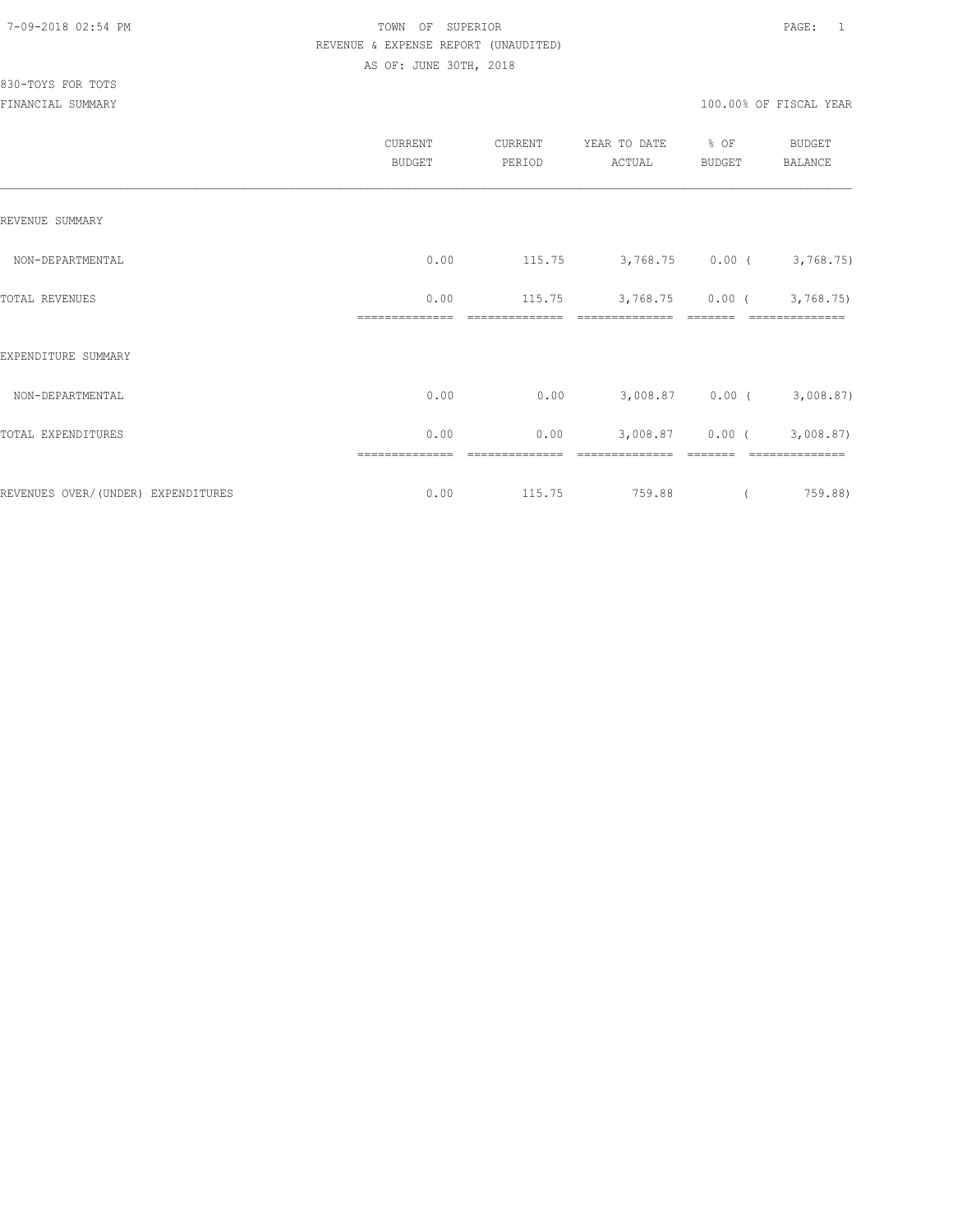|                                     | CURRENT<br>BUDGET | CURRENT<br>PERIOD | YEAR TO DATE<br>ACTUAL | $%$ OF<br>BUDGET | BUDGET<br>BALANCE |
|-------------------------------------|-------------------|-------------------|------------------------|------------------|-------------------|
| REVENUE SUMMARY                     |                   |                   |                        |                  |                   |
| TOTAL REVENUES                      | 0.00              | 0.00              | 0.00                   | 0.00             | 0.00              |
| EXPENDITURE SUMMARY                 |                   |                   |                        |                  |                   |
| NON-DEPARTMENTAL                    | 0.00              | 0.00              | 0.00 0.00              |                  | 0.00              |
| TOTAL EXPENDITURES                  | 0.00              | 0.00              | 0.00                   | 0.00             | 0.00              |
| REVENUES OVER/ (UNDER) EXPENDITURES | 0.00              | 0.00              | 0.00                   |                  | 0.00              |